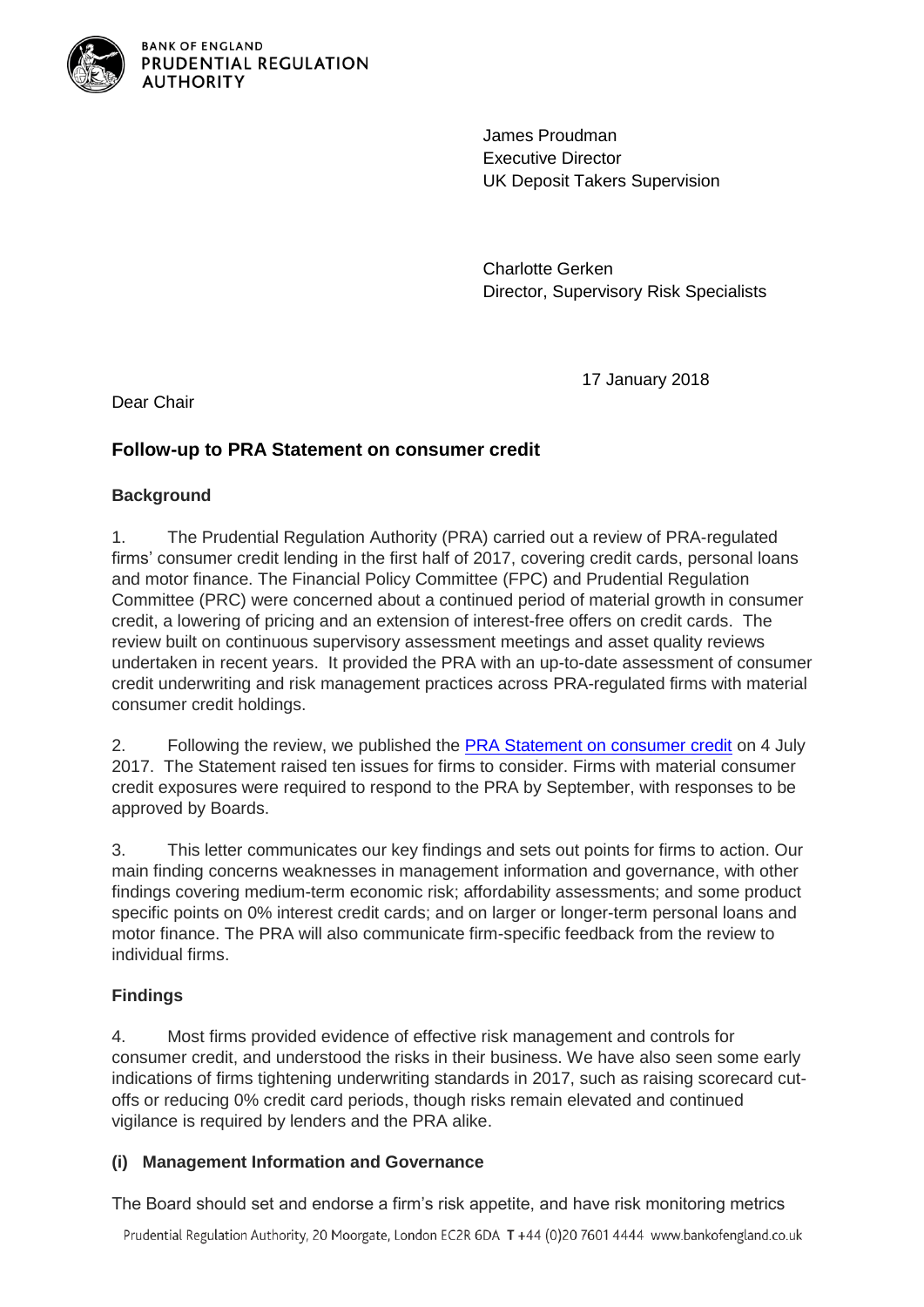that are appropriate to manage that. The PRA expects there to be clear management information (MI) going to the Board, and for the Board Risk Committee (BRC) to discuss more detailed risk metrics, that the BRC Chair can summarise and present to the main Board.

The PRA and Boards have a shared interest in ensuring that management information (MI) is of sufficient quality and quantity to support oversight of the risks firms are taking.

#### *Some BRCs do not routinely receive sufficient standardised MI on consumer credit to recognise when a shift in asset quality or portfolio performance is taking place.*

The review found that firms with a retail focus tended to have a more effective coverage of mortgage credit risk monitoring metrics than for consumer credit. While mortgages are normally more material than consumer credit by asset value, losses in a stress are often comparable or even higher for consumer credit (in aggregate around 70% higher than for mortgages in the Bank's 2017 stress test).

The PRA also observed that much of the upward risk reporting to BRCs is done on an exceptions basis. To support effective oversight, more systematic reporting may be appropriate where consumer credit portfolios are material to a firm's business model.

**Follow-up:** *To ensure effective oversight of the risks their firms are taking, BRCs should consider whether, for consumer credit and other relevant banking products, their monitoring metrics are sufficient to aid protection against the following risks:*

- 1. Growth in product-level exposures or financial performance below requirements, which could build pockets of unintentional risk / unprofitable business.
- 2. Shifts in current or expected product-level risk performance which, given the nature of retail lending, can be difficult and slow to correct.
- 3. Downturns in new business performance or expected credit quality (eg expected loss) that suggest newer cohorts are lower quality and could lead to a shift in product-level performance.
- 4. Changes in the customer-level risk profile of new and existing customers (eg increasing indebtedness), which could suggest increasing vulnerability, that may result in weaker financial performance.
- 5. A build-up of concentrations in potentially higher-risk segments (eg lower credit scores; long-tenor loans), that may be masked by metrics that report product-level averages.
- 6. Expected performance under stress, to gain insights as to whether any risks generated by shifts asset quality might be amplified in a downturn.

*The PRA will consider in late 2018 a follow-up review of the adequacy of consumer credit risk monitoring MI provided to Board and Board Risk Committees.*

*Board Risk Committees should also consider whether there are more general lessons on MI for all other banking products (including mortgages and corporate lending).*

#### **(ii) Medium-term economic downturn risk**

5. The PRA Statement asked firms how they were seeking to ensure that underwriting adequately captures medium-term risk – a concern further reflected in the November 2017 *Financial Stability Report*. The FPC judged that lenders overall have been attributing too much of the improvement in consumer credit performance in recent years to underlying improvement in consumer credit quality and too little to the macroeconomic environment.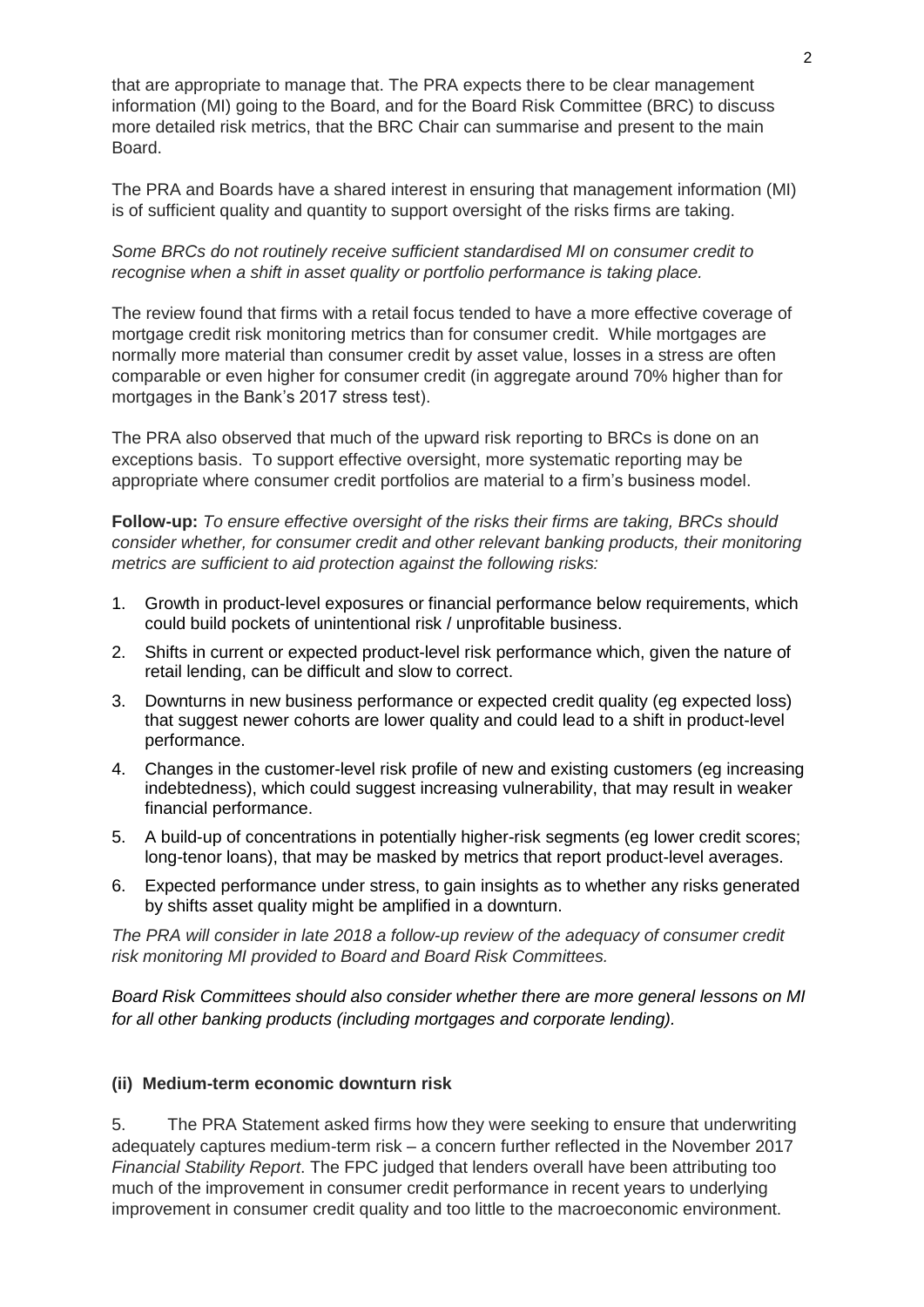### **Findings:**

- Firms acknowledged the PRA's concern that model projections may not adequately capture medium-term risks, given the recent benign economic environment and low arrears.
- We have seen emerging signs of a slight tightening in 'visible' underwriting standards, such as an uptick in loan pricing and a reduction in maximum 0% interest offer periods on credit cards (though these remain historically high).
- Many firms have also recently taken some steps 'behind the scenes' to provide greater allowance for the possibility of an economic downturn. There were differences in approach, in part reflecting different business models, but these steps included:
- (a) Using crisis period data in risk models (or a higher projected unemployment rate);
- (b) Raising the scorecard cut-off point for new business;
- (c) Applying a 'prudent add-on' at the cut-off point;
- (d) Using a return-on-equity hurdle rate that builds in a stressed buffer.
- Firms generally had more conservative policy rules for 'thin file' customers with limited credit histories, given the relative lack of credit performance data on those customers.

**Follow-up:** *The PRA will assess the resilience of firms' consumer credit books in 2018 (and beyond) as part of the ACS stress test and through firms' ICAAPs.*

#### **(iii) Creditworthiness and affordability assessments**

6. The PRA sought to understand whether firms had interpreted the FCA's Consumer Credit Sourcebook (CONC) prudently and consistently across products, whether data on customers' total indebtedness are included in underwriting (and/or ongoing risk management) for consumer credit products, and whether a potential increase in housing payments is applied in assessing affordability.

#### **Findings:**

 $\overline{\phantom{a}}$ 

- All firms attested that CONC was interpreted prudently, though many acknowledged inconsistencies in application across products.
- Most firms capture a borrower's total debt in application decisioning (although less so in ongoing risk management), and some firms are considering whether / how to align affordability assessments across consumer credit products (or else to ensure that the rationale for any differences is fully understood).
- $\bullet$  In the context of the FCA's CONC review<sup>1</sup>, many firms are considering whether to include a reasonably foreseeable housing payment increase within their affordability assessment, and if so how best to calibrate it.

 $1$  The FCA's Consultation Paper on CONC draws a distinction between a firm's credit risk assessment as a 'lender-focused' test, and affordability as more 'borrower-focused', while recognising that there may often be considerable overlap between the two. The consultation closed on 31 October 2017, and the FCA is currently considering responses.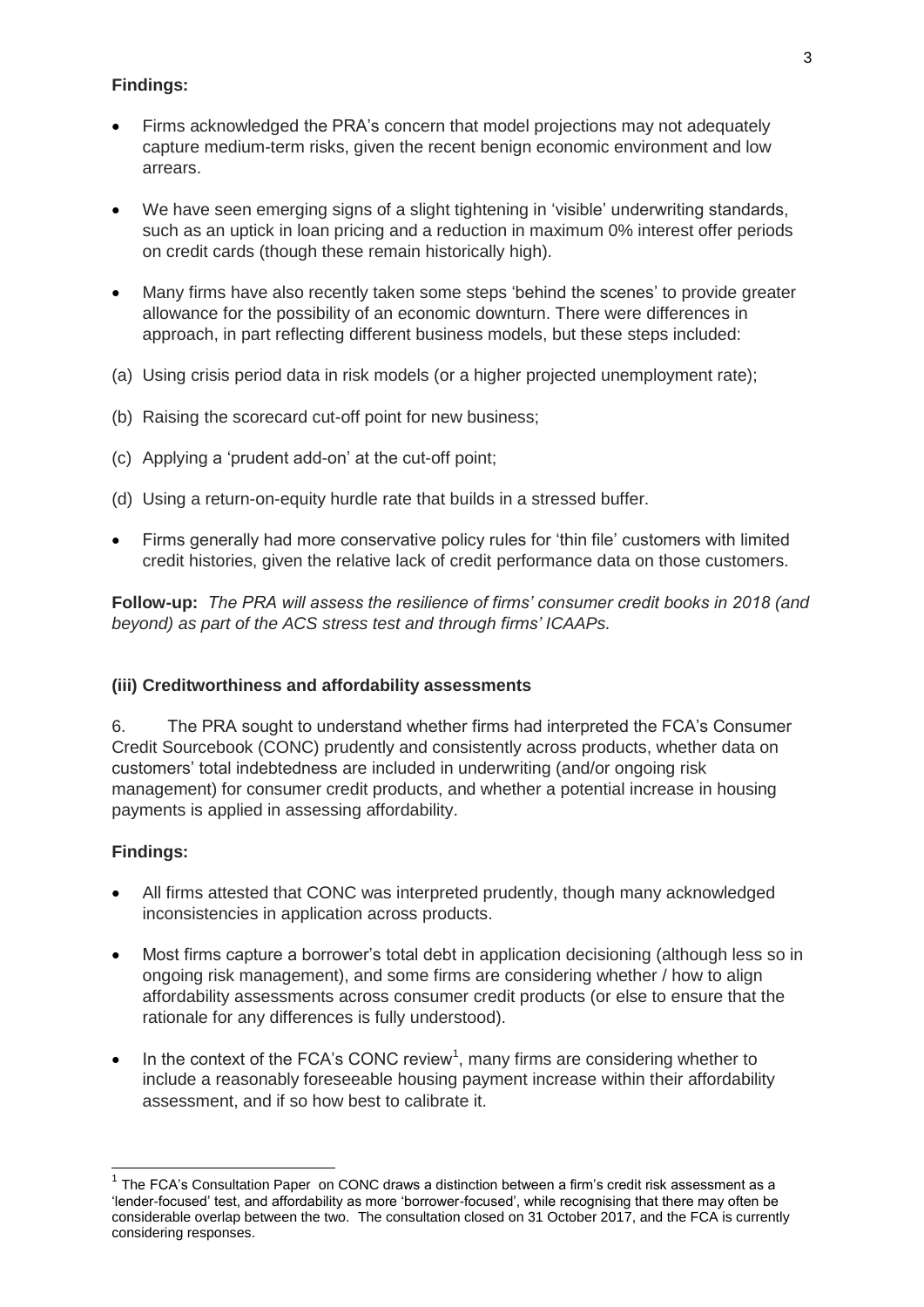**Follow-up**: *In line with the proposed changes to the FCA's Consumer Credit Sourcebook (CONC), unless a firm can demonstrate that it is obvious that the customer can repay in an affordable manner (eg where the customer is prime, and the amount and cost of the credit are relatively low), the PRA expects firms' affordability assessments to take account of income and expenditure, such as comparing net disposable income against monthly payments and considering the customer's total indebtedness. In such cases, where it is not obvious that credit is affordable, firms should consider whether a customer's housing payments are likely to increase over the period of the credit, and if so whether this could have a material impact on credit affordability. The assessment should be proportionate to the costs and risks of the credit and the borrower's circumstances, and in line with any updates to CONC.*

*The PRA will liaise with the FCA as it develops its CONC Policy Statement.*

### **(iv) 0% interest credit card offers**

7. The PRA's review included an assessment of the assumptions that underpin income recognition for credit cards, especially 0% balance transfer products, and how firms manage the potential volatility in income arising from changes in customer behaviour. A key accounting decision for firms is whether or not to include future customer spending in valuations, and (relatedly) what expected life to assume.

### **Findings**:

- For Effective Interest Rate (EIR) accounting on 0% interest offers, assumptions differed on expected life, retention rates and whether or not to include additional borrowing beyond the current balance outstanding.
- Assumptions relating to a longer expected life, higher retention rates and additional spend on balance transfer cards may result in higher income and asset valuations, but increase subjectivity and the risk of valuation errors. They also increase interest rate risk. Should customer balances amortise more quickly than expected, this could result in income being reversed out, weakening the firm's capital position.
- It was not always apparent to the PRA how, for firms making more subjective assumptions, this greater uncertainty had been factored into firms' valuations, risk management systems, capital held for behavioural risk or related financial disclosures.
- The PRA was encouraged to see some lenders considering Board-approved limits for interest income at risk, if customer balances amortise more quickly than expected.

**Follow-up:** *The PRA asks Boards to ensure they are content with their firm's EIR assumptions for 0% credit card offers, and understand the implications for income and potential income volatility (and related disclosures) if future customer balances amortise more quickly than expected. We also encourage firms to consider the use of interest incomeat-risk limits, and to consider the contribution of credit card portfolios to interest rate risk when preparing their ICAAP.* 

*The PRA will undertake a broader review of EIR accounting across the industry, and beyond credit cards, in light of the move to expected credit loss accounting under IFRS 9. The move to IFRS 9 will mean that both interest income and credit losses will be impacted by customer behaviour. This review is likely to include a focus on how behavioural risk impacts capital resources and requirements.*